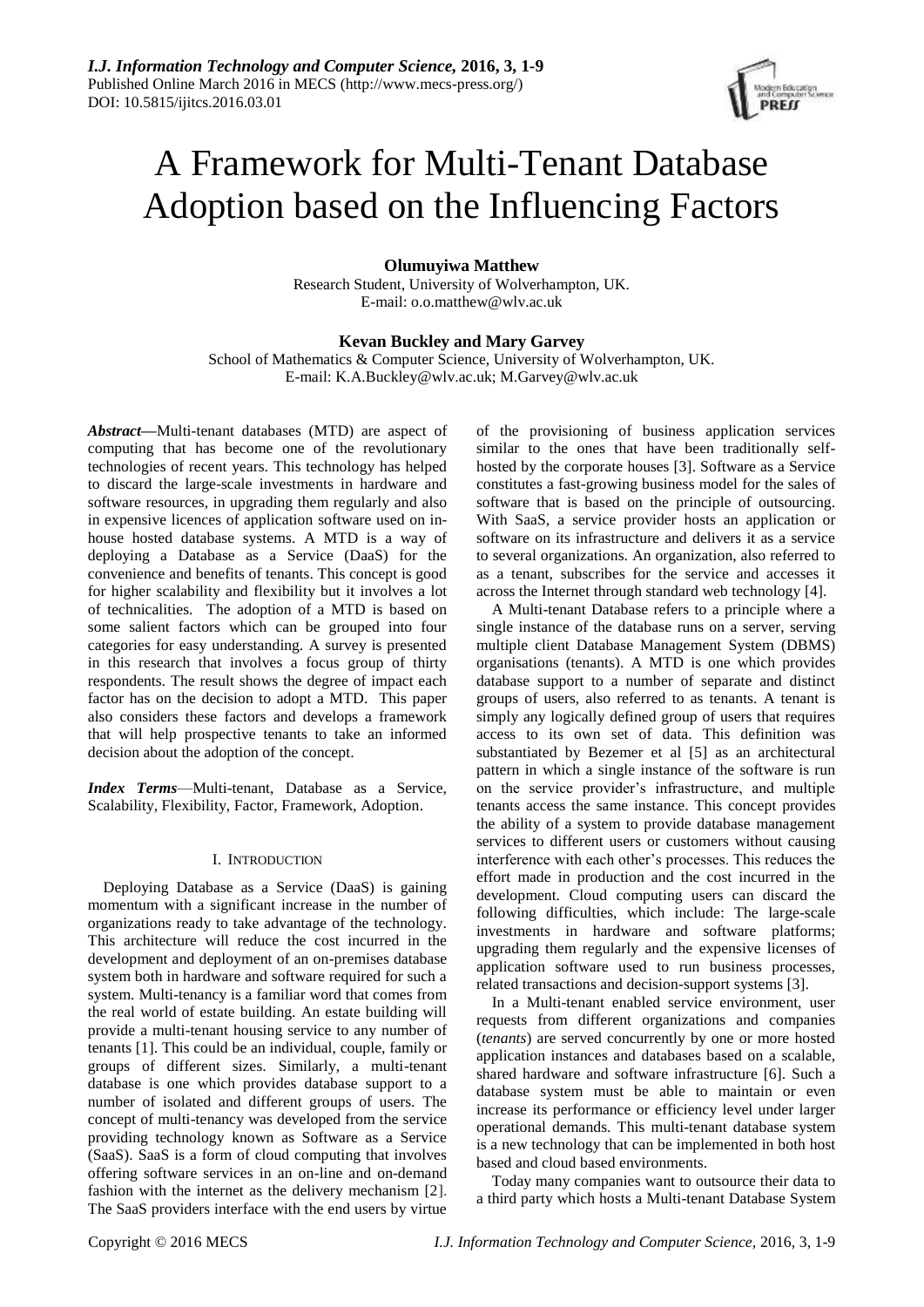to provide a data management services. Each company is called a tenant. The multi-tenant data management system spreads the cost of hardware, software and professional services to a large number of tenants and thus significantly reduces per-tenant cost by increasing the scale. Thus the multi-tenant database system provides excellent performance, low-space requirements and good scalability [7]. With multi-tenancy, there is no need for customers to be separated on site systems for their personal applications since such services and resources could be rendered to them through a service provider at a much more reduced cost.

A single instance of the software running on a single server will serve multiple client organisations, this is a principle also used in software architecture and is also referred to as multi-tenancy. Multi-tenancy can minimize hardware/software costs and human costs per tenant. Multi-tenant database systems have been exploited to store, manage, and retrieve data of tenants. A service provider hosts the multi-tenant database system and each tenant subscribes to the services by doing necessary configuration, loading data to the data centre, and then interacts with the services through a standard method, e.g., Web Services. Thus, the cost of ownership of database applications and the maintenance costs are transferred from the individual tenant to the service provider [8].

There are still some factors that need to be considered before allowing data to be hosted by a third party database service provider's platform. These factors are presented in this paper and examine the degree of impact and subsequently a framework is developed for informed decision making by tenants to guide their decisions about the concept.

The structure of this paper is as follows: Section II provides the details about the different factors that influence the choice of MTD and their re-grouping. The explanation of each factor is also presented. Section III introduces a framework developed based on a qualitative literature review of the subject area. Section IV presents the results from a survey carried out. Section V shows details of findings and discussions based on the results from data analysis. Section VI presents the conclusions and ideas for future work.

# II. FACTORS INFLUENCING THE CHOICE OF MULTI-TENANT DATABASE APPROACHES

There are factors that help in determining the most suitable and appropriate approach of Multi-tenants database. The use of the system should be one of the influencing factors towards the decision. Elmore et al [9] emphasise that the tenant application and usage requirements should be the primary consideration in deciding the right model of multi-tenant database. Sometimes users (tenants) are not equipped with the necessary information about this before taking a decision on what approach to adopt. Their decision is sometimes influenced by what vendors tell them. There is a need to examine all of these basic factors before approaching a service provider in order to make the right decision on this.

Some of these factors are itemized by Keemti [10] as follows.

- 1. Size of tenant database.
- 2. Number of tenants.
- 3. Number of users per tenant.
- 4. Growth rate of tenants.
- 5. Growth rate of tenant database.
- 6. Security.
- 7. Cost.
- 8. Flexibility ability to create multiple tables by tenants.
- 9. Regulatory considerations (UK/EU countries)

According to Khan et al [11] while implementing Multi-tenancy, some factors must be analyzed to successfully implement the Multi-tenant applications which are:

- 1. System Cost
- 2. System Complexity
- 3. System Performance
- 4. System Security
- 5. System Scalability
- 6. System Flexibility

Some of these factors were mentioned by different scholars depending on the context of their research. Matthew et al [12] has now regrouped these into four major headings as follows:

- 1. Cost consideration.
- 2. Growth consideration.
- 3. Security consideration.
- 4. Regulations consideration.

# *A. Cost Consideration.*

Cost is vital when considering the appropriate approach to be adopted in the implementation of database multi-tenancy. This cost is referred to as Total Cost of Ownership (TCO) which is broken down into three major types. These are infrastructural cost, management cost and application development cost [13]. Infrastructural cost includes the cost of hardware, software and utilization costs. Management costs are costs related to the operational activities and processes like lifecycle management, monitoring data backup and restoration. Application development costs are costs related to meeting each customer additional unique requirement [13]. Considering all these costs involved in acquiring a dedicated database system, it is obvious that huge amount of resources are involved. Therefore the intending tenant might want to consider an approach that will require less cost of development than a large-scale development approach.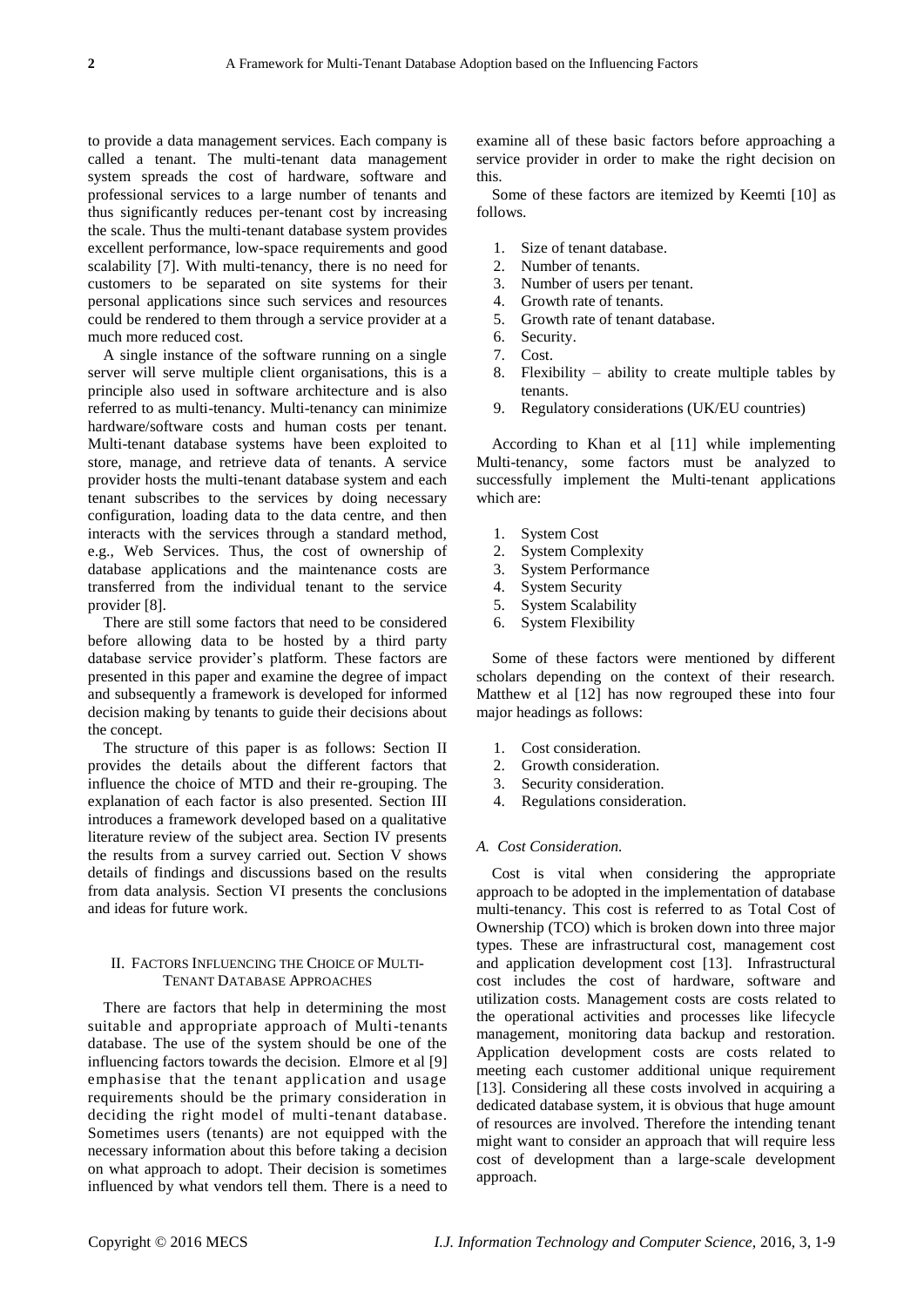#### *B. Growth Consideration.*

A decision was made to group all points 1-5 of the above mentioned factors as part of growth consideration factor by Matthew et al [12]. Jacobs and Aulbach [14] carried out an experiment on memory (storage) and disk usage of the five different databases. This experiment focused on the shared process approach which is a model type of multi-tenant implementation. This shows that the size of tenant database in terms of storage capacity is a factor needed to be considered during the decision about choice of approach.

Schiller et al [4] give an illustration that the shared table approach has a promising benefit for a service provider that has a target for long tail because it offers the lowest overhead per tenant and thus is suitable for a large number of small tenants. An example of 1000 tenants with each uses less than 50MB of data and at most 5 concurrent users. This is an indication that the number of tenants on the database and the number of users per tenant are factors which must be thoroughly examined and also contribute to the performance of the database system which invariably is also a factor to be considered when taking the decision on what approach to be used. Myer in Schaffner [15] reveal that in October 2007, the SaaS CRM vendor RightNow had 3,000 tenants which were distributed across 200 MySQL database instances with 1-100 tenants per instance. This means that the CRM can evolve overtime. It has been designed to accommodate more tenants. The growth rate of tenants on it is never limited to a small number.

## *C. Security Consideration*

In Multi-tenant Database Systems, one of the major concerns is the risk of data being exposed to third parties. Based on the fact that every database is designed to store sensitive data, the prospective tenant will have very high security expectations. Every service provider will always want to operate at the highest security standard but sometimes this might not be to a hundred per cent. Therefore the Service Level Agreement (SLAs) will have to provide very strong data security guarantees.

Some of the security issues related to Multi-tenancy Database include data isolation among the tenants. Gao et al [6] mention some of the challenges facing the ISVs (Independent Service Vendor/Provider) in delivering their service these include the data security isolation among tenant, the different tenants having different SLA demand, customization requirements and effective database scale out mechanism as the number of tenant increases. Hui et al [16] itemises the problems faced in providing database as a service which includes security, contention for shared resources and extensibility. Hui et al [16] also mentioned scalability as one of the problems which was defined as the ability to serve an increasing number of tenants without too much query performance degradation. In spite of the increase in the tenancy and query requests, the system should still be able maintain its performance level. This tenancy growth should not impact the service availability to other tenants.

Another major security issue is the flexibility of the system. A MTD must be able to serve hundreds and thousands of tenants in one instance. Aulbach et al [17] expand this by saying that a Multi-tenant Database must be flexible by being able to extend the base schema to support multiple specialised versions of application and to dynamically evolve the base schema and its extension while the database is on line.

It was also pointed out by Vashistha and Ahmed [18] that isolation should be carefully considered in almost all parts of architecture design from both the functional and non-functional level such as security, performance, availability, administration and also support tenant customization of their own services in runtime without impacting on others.

# *D. Regulatory Consideration.*

There are laws and regulations put in place by different governments that serve as protection to databases of different entities that operate in that geographical location. Companies, organisation and governments are often subject to regulatory laws that affect their security and even record storage needs. The knowledge of these different laws and regulations are considered when making decision about multi-tenant database. Chong et al [19] argue that the investigation of regulatory environments that your prospective customers occupy in the market in which you expect to operate is important. This shows that you have to be conversant with the laws that operate in that area or country. It is important to find out whether there are any aspect of the law that present any condition that will influence your decision toward given your database service to a third party.

There are challenges when tenants are from different regulatory authority. Most of the countries have different laws which sometimes are not having same conditions and to now manage these conflicts will pose a great technical and economical challenge to the ISVs. Effort must be made to look into the regulatory provisions for prospective tenants. The regulatory laws of all the tenants on a particular multi-tenanted database must be the same in order to have harmony in the laws that govern the system.

All these are major consideration that must be considered to make a good decision about the adoption of a multi-tenant database model depending on the tenant individual system requirements.

## III. FRAMEWORK FOUNDATION

The foundation of the framework is based on the findings from different scholars' view of the concept MTD. Software as a service (SaaS) as the bedrock of the concept, facilitates the acquiring of huge number of small tenants by providing low service fees. Therefore it is essential to reduce cost per tenant to achieve per tenant low service cost.

## *A. Cost Factor and its Postulate*

The goal of every organisation is to find a cost-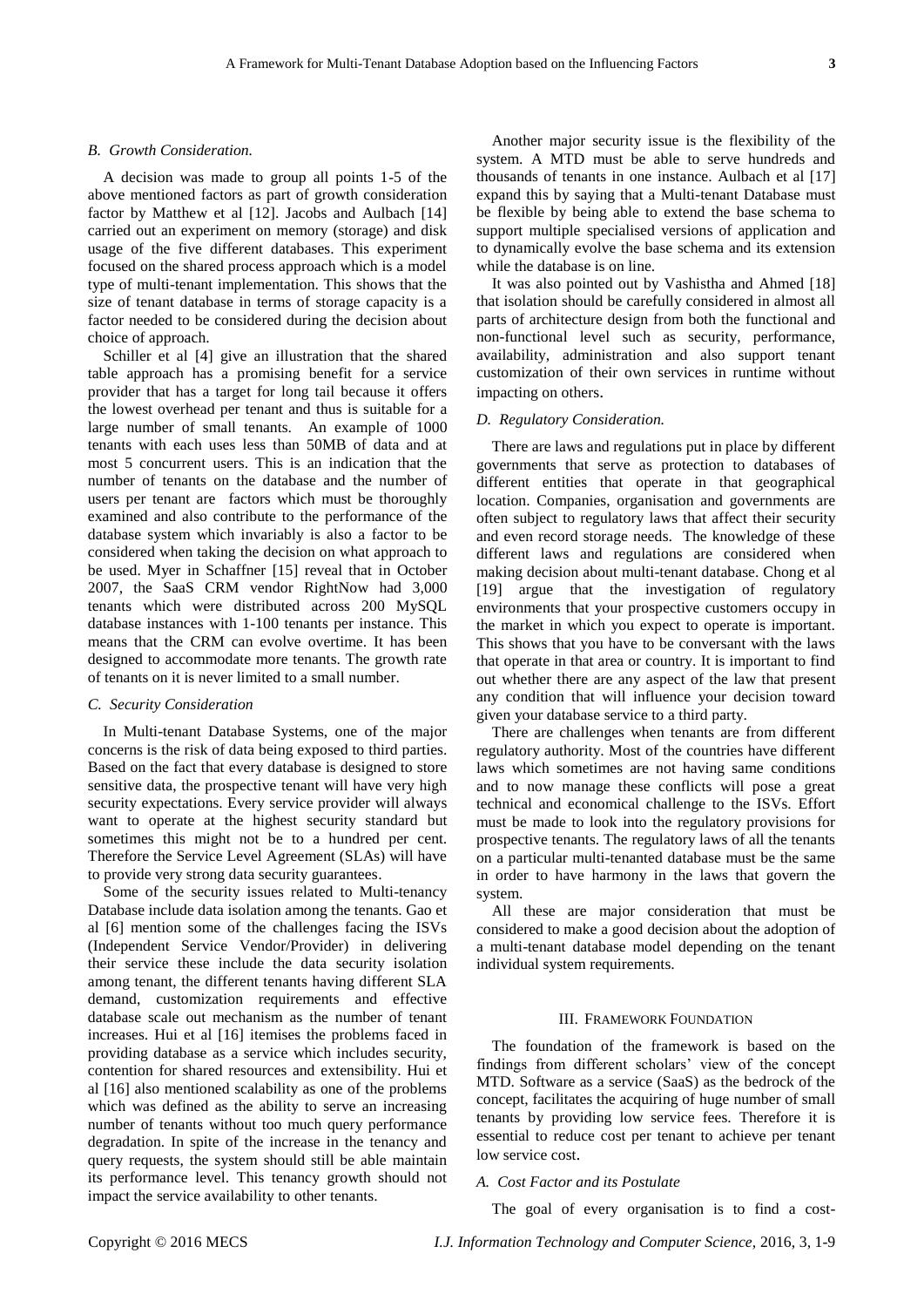minimal solution for the considered application. This is one of the advantages pointed out by Walraven et al [2] that multi-tenancy achieved a high operational cost efficiency by sharing the same resources among multiple customer organizations. In discussion of multi-tenancy in relational databases, Narasayya et al [20] also attest to this point giving the example of Microsoft SQL Azure where resources of a single database server can be shared among multiple tenants to achieve cost reduction. Multitenant is crucial for this purpose since dedicating a machine for each tenant makes the service prohibitively expensive. Yaish and Goyal [21] also allude to the fact that multi-tenant database helps reduce the Total Cost Ownership (TCP) from the tenants' perspective, by sparing them spending money and effort on writing SQL queries and backend data management codes. According to Khan et al [11] the primary factor which is highly influential on Multi-tenant applications in a positive way is Cost. Instead of dedicating separate infrastructure for each individual tenant the infrastructures are shared by virtualisation. Khan et al [11] said this results in significant decrease in system cost. This obviously will drive users towards the adoption of MTD. This has proved that cost is minimised in the adoption of a MTD which means that subscribers will want to embrace the concept for the purpose of saving cost. Therefore, based on all the position of different scholar it shows that tenants will choose MTD from any reliable vendor as a means of storing and protecting their database.

#### COST FACTOR WITH ADOPTION

Postulate 1

## *B. Security Factor and its Postulate*

Gao et al [6] explains security in terms of isolation among tenants. Gao et al argues that access to other tenants' data is sometimes granted by the system admin but if not controlled can be a source of data leakage. There should be a more flexible, fine-granular access control mechanism which will prevent SQL injection among tenants. Furthermore Gao et al highlights that MTD has issues related to customisation of applications to the business needs of every tenants, considering the fact that each tenant might want different SLA (Service Level Agreement).

Khan et al [11] allude to the fact that security is a major concern when it comes to multi-tenancy. There are two approaches of security which are overall system security and individual security level of a tenant [11]. Once one of the security approaches is affected. It will also affect other and the system as a whole. The system architecture should be designed such that it should be scalable considering the future requirement. If this is not done it will affect the security of the system. Remember that security is a key credential when it comes to a standard system, but security is compromised by sharing of resources to achieve multi-tenancy [11]. So according to Khan et al resources sharing makes application more

scalable and flexible but does not give one hundred percent secured system.

Pippal and Kushwaha's [22] proposed approach for multi-tenant database is the shared database shared schema technique which has the advantage of suitability for large number of tenants. Cost minimised and leveraged benefit of using same hardware, software, database, schema and table for all tenants. Pippal and Kushwaha proves that this guarantee good isolation and security. While the second approach shared database separate schema will be limited to the number of instances of the database supported by the DB server. This now means that adding more tenants will cost more.

The use of shared database shared schema technique however requires the implementation of extension table. Extension tables contain a lot of information for Meta data i.e. for a single row of table of a tenant that consists of four columns, the Record\_ID and Extn\_ID are repeated four times, and this information introduces a kind of redundancy [22]. Li et al [23] argues also that to guarantee high level of performance in terms of performance and data integrity of results from query operations in a large multi-tenant database, adequate pivot table for tenant data are set up to speed up the query process. This will lead to having several stored tables which might not be in use after the query operations. This is data redundancy. Data redundancy is one of the major issues that affect organisation data management and security. When queries are issued depending on the number of queries the processing time is increased because of this factor.

Luo et al [24] argues that a lot of memory is consumed on maintaining a huge number of tables for a large number of inactive tenants. This will unavoidably limit the number of tenants that can be consolidated into the same DBMS instance. This implies that as time goes on so many tables would have been created and while few of these will be used or queried. These idle tables would occupy a lot of system resources [24]. This will invariably lead to degrade system efficiency and scalability. As number of tenants increase the number of table also increases and the system becomes very slow and inefficient. The performance of the system increasingly becomes very slow, not meeting up with the demands of tenants. This is a major issue that lead to lack of security. This is also a reason for the slow pace towards the multi-tenant database.

Luo et al [24] identifies the issue of scalability which refers to the ability to serve an increasing number of tenants in getting an acceptable level of performance which seems to be a problem of multi-tenant database. A previous study by Aulbach et al [25] also observed very high significant performance degradation on a database server when the number of table exceeds 50000.

Based on all these above mentioned reasons, tenants might decide to shift away from the adoption of a MTD.

# SECURITY FACTOR **MTD REJECTION**

Postulate 2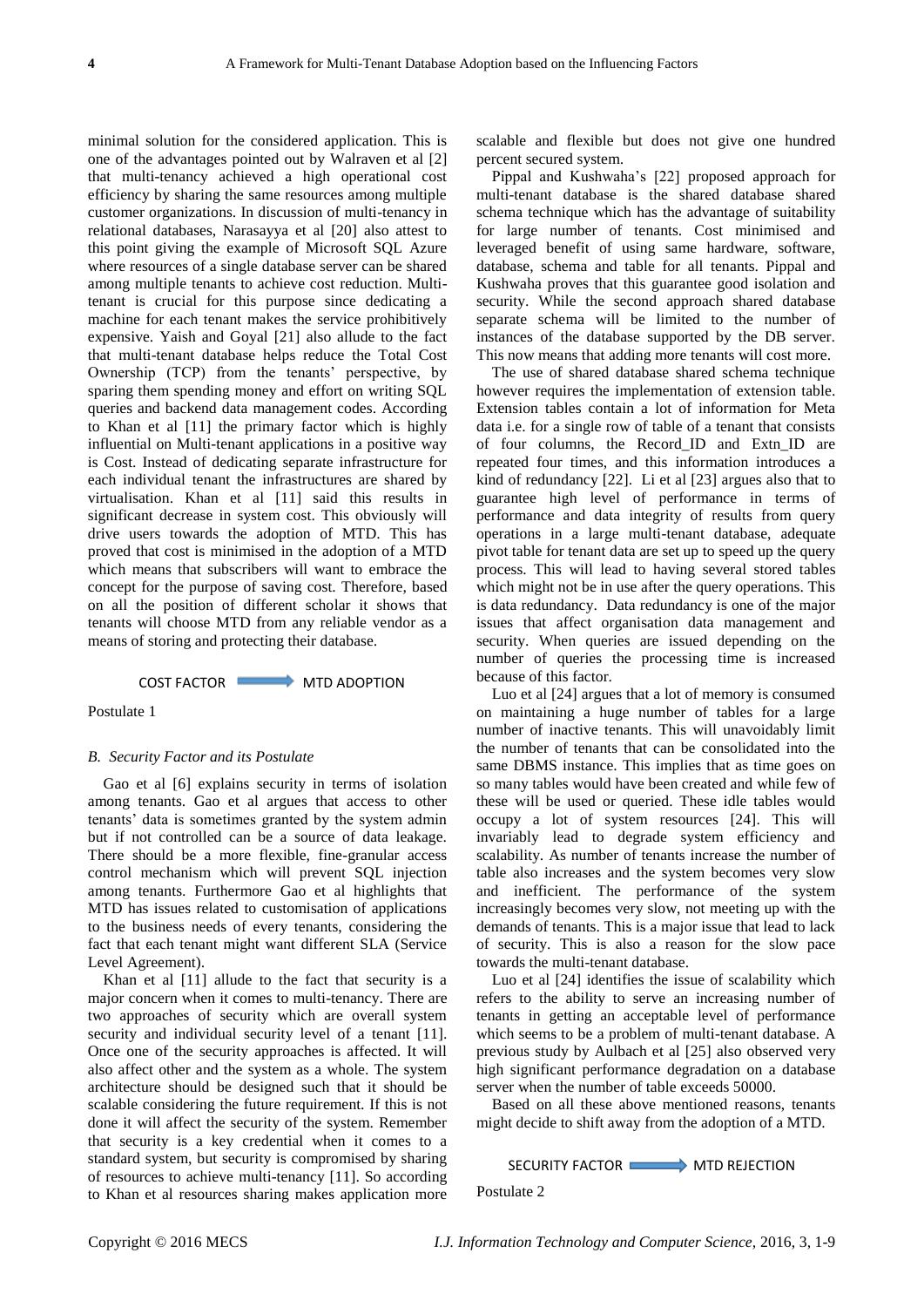### *C. Growth Factor and its Postulate*

Growth of Multi-tenant database is an aspect that DaaS providers always want to handle before it hampers the smooth running of their platform. The growth is in different aspects which include the increase in the number of tenant, the increase in the storage capacity of each tenant and also the increase in the number of users per tenant. This seems to be a concern to both the tenants and service providers.

According to Narasayya et al [20], there is a serious problem with varying and increasing tenant's workload contending with other tenants for key resources such as CPU, I/O and Memory. Tenants of a relational databaseas-a-service platform can execute arbitrary SQL queries that can be complex and whose resource requirements can be substantial and widely varied. This tends to affect the performance of the MTD system. This is because the performance of individual tenant's workload can vary significantly depending on the workload of other tenants contesting for the shared database resources. Narasayya et al further illustrate that tenant's data size, distribution and access pattern can change over time. According to Narasayya et al these factors contribute to even greater variability in query throughput and latency. When the throughput (i.e. queries/sec) is affected then performance is also affected and hence leads to a very slow system. This suggest that there must be a mechanism in place by MTD providers to reduce to barest minimum the variability in the performance which occurs as a result of contention with other tenant for very important shared database resources.

Lang et al [26] refers to growth as the degree of multitenancy which is explain to mean the increase in the number of tenant and the increase in the storage space occupied by each tenant. Lang et al alludes to the fact that the degree of multi-tenancy is an additional factor that impacts performance both for the overall system and the performance experienced by each individual tenant. The increase in the degree of multi-tenancy decreases per-tenant performance. There is however a high reduction in the overall operating cost for the MTD providers. The MTD providers always adopt scheduling method of provisioning the resources to accommodate the tenants for each resource. This will help improve the performance level and thereby still enjoy the reduced overall operational cost for the MTD provider which also implies that the tenants' cost will also be reduced. This provisioning of resources and other measures to minimized the variability in performance will encourage more tenants subscribe to the technology MTD.

 Gao et al [6] also explains along this line that the maximum number of tenants supported by multi-tenant system should increase in direct proportion to the increase of resources. This will ensure that the performance level of each tenant will remain in an acceptable level. This provides a more cost-effective and smooth scalability that will enhance system performance. Therefore growth as a factor will encourages the adoption of MTD concept.

# GROWTH FACTOR MTD ADOPTION

Postulate 3

## *D. Regulation Factor and its Postulate*

There are laws and regulations put in place by different governments that serve as protection to databases of different entities that operate in that geographical location. Companies, organisations and governments are often subject to regulatory laws that affect their security and even record storage needs. The knowledge of these different laws and regulations are considered when making decision about multi-tenant database. The entire responsibility of database management, i.e., database backup, administration, restoration, database reorganization to reclaim space or to restore preferable arrangement of data, migration from one database version to the next without impacting availability which befall organization is now transferred to database as a service provider [27]. This aspect of administration, restoration and database reorganization will require protecting laws or regulations that will safe guard the interest of both the tenant and the service provider. There are federal, state, and local laws and regulations. Weis and Alves-Foss [28] also shows how each of these applies depends on the situation, the service level agreement (SLA) between the customer and provider, and data location. The latter brings a new concern because users do not control and often do not know where their data is physically located. This introduces a slew of legal problems, especially if their data crosses international boundaries. This shows that the service level agreement will take care of all the security flows that may occur as a result of regulations.

The SLAs for SaaS application differ per tenant. According to Gey et al [29], the SLA violation and service disruption caused by updating and upgrading the entire SaaS application for the sake of maintenance and evolution is unacceptable. This cause service to be disrupted at the tenant's point during the run time and eventually results in multiple co-existing versions of individual components and such brings about what we might refer to as management complexity. Gey et al however proposes a powerful run-time adaption mechanism that will allow the provider to update and upgrade the platform in a gradual process on a finegrained, per-tenant basis. To maintain a good quality and also comply with SLAs throughout an upgrade, the multitenant SaaS application must ensure on-going tenant request and also keep accepting and processing new request. These are covered by the SLA agreement and understanding that exist between the service provider and the tenants.

Considering the complex regulatory issues surrounding data protection across various jurisdictions, the inability to know where one's data is located, or if and when the data may be moved to another state or country, implies a good deal of potential legal risk [30]. There are numerous state and federal privacy and data security laws and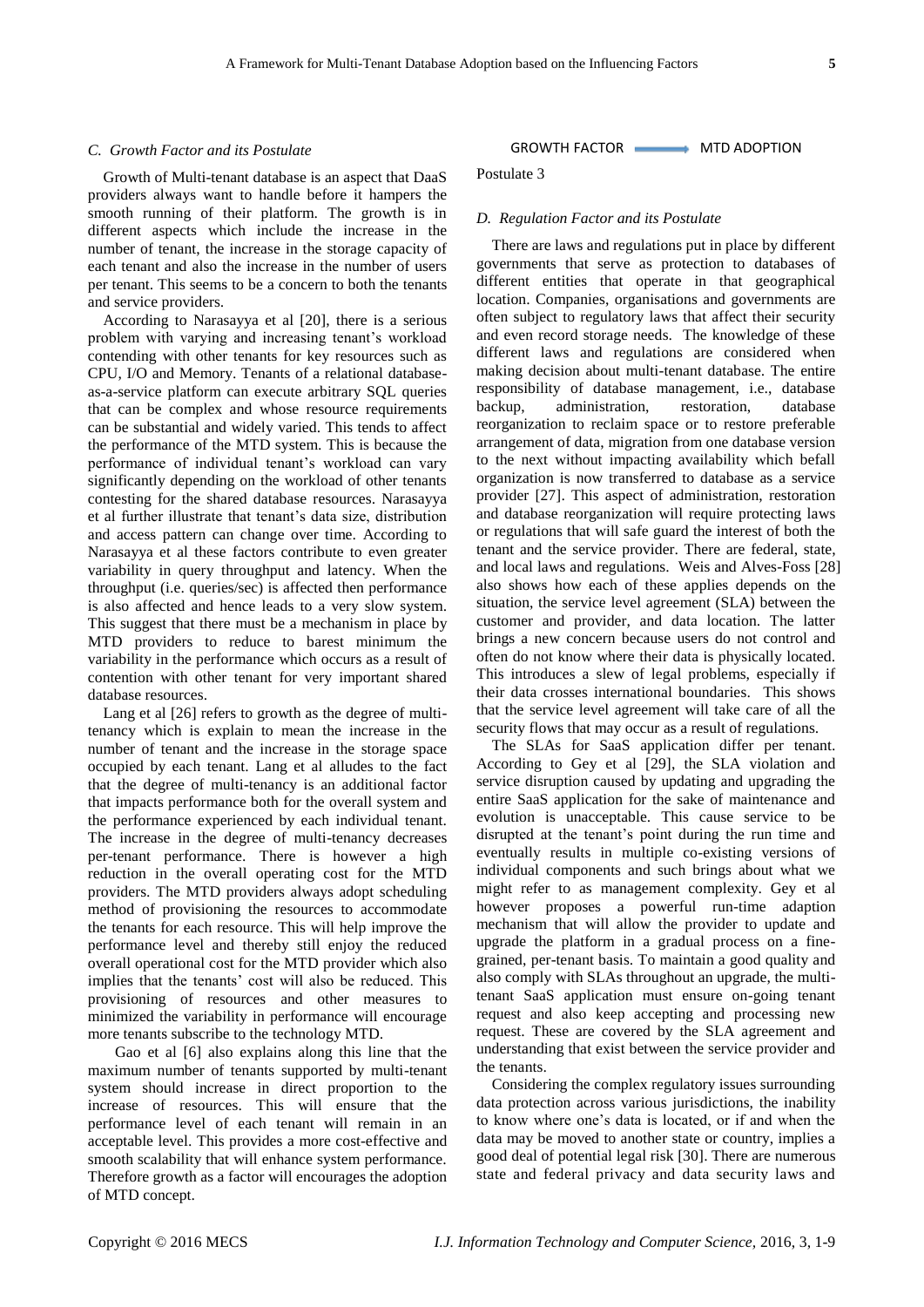regulations mentioned earlier on requirements that are triggered as result of storing your data on a third party platform. As mentioned earlier, the hosting of data owned by another tenant belonging to a different data protection authority will adequately be taken care when the host provider operates what is called Safe Habour Program e.g U.S Harbour Program [30]. This means that the receiving country or state or authority where the provider resides is protected.

In conclusion, this shows that irrespective of the state or authority under which your service provider occupies, there will be a protective regulation to safeguard the tenant's data. In the case where a safe habour program is absent there will be a discouragement to MTD, and prospective tenants would not want to take the risk of given their data to a third party host who cannot guarantee the safety of it. Therefore regulation should either encourage adoption or rejection of Multi-tenant database.



All these formed postulates were put together to form the framework of Multi-tenant database adoption shown fig 1 below



Fig.1. Framework of Multi-tenant Database Adoption

# IV. SURVEY RESULTS

# *A. Data and Methods*

A survey was carried out using quantitative approach where questionnaire were used as the survey instrument. One major reason for using a survey is that surveys are viewed as the most appropriate method of studying participants' behaviour and job perceptions [31; 32]. According to Burns [33] and Creswell [34] a questionnaire is one of the best means of obtaining survey data. The questionnaire was designed carefully to make sure that it demonstrates and draws out useful responses. It was made easy to read and understand, short and have potency of being completed quickly. There are

simple instructions given to the participants at the beginning of every section for easy, personal and independent inputs. The data extracted from the questionnaire were carefully analysed with the use of a simple quantitative statistical method called weighted score method. The UK Oracle user group (UKOUG) members were the participants in this survey. This is an association formed since 1983 with the mission to serve the Oracle community. This is based in United Kingdom and made up of over 8,500 people working for a variety of Oracle customers, Oracle partners and Oracle corporations. They come together every year with the purpose of education, innovation and information. The survey was conducted in the December, 2013 conference held in Manchester. For ethical reasons, all respondents' personal details were made anonymous. Thirty responses were collected and carefully analysed to obtain the outcome of this paper.

This group of people were selected because of their high level of involvement with databases and also because of the recent product of Oracle called 12C which is based on the multi-tenant concept.

#### *B. Analysis*

The graphical representation of the responses based on each factor is shown below. This graph shows the lines of the rankings in relation with each factor.



Fig.2. Graphical Summary of Respondents' Data

The graph above shows that cost has the highest value for very influential with 15 respondents agreed for cost as the most influential factor. While none of the respondents indicate that cost has no influence. The growth rate of number of tenants has the highest value for no influence with 8 respondent agreed that it is of no influence to the adoption of MTD. All the factors (1-5) above that makes the growth factor has values for no influence and when put together it shows that growth might has the least effect on the decision to adopt MTD.

In analysing this data further, a simple quantitative statistical method was adopted known as weighted score method also known as numerical indicator [35] as shown in Equation (1) below.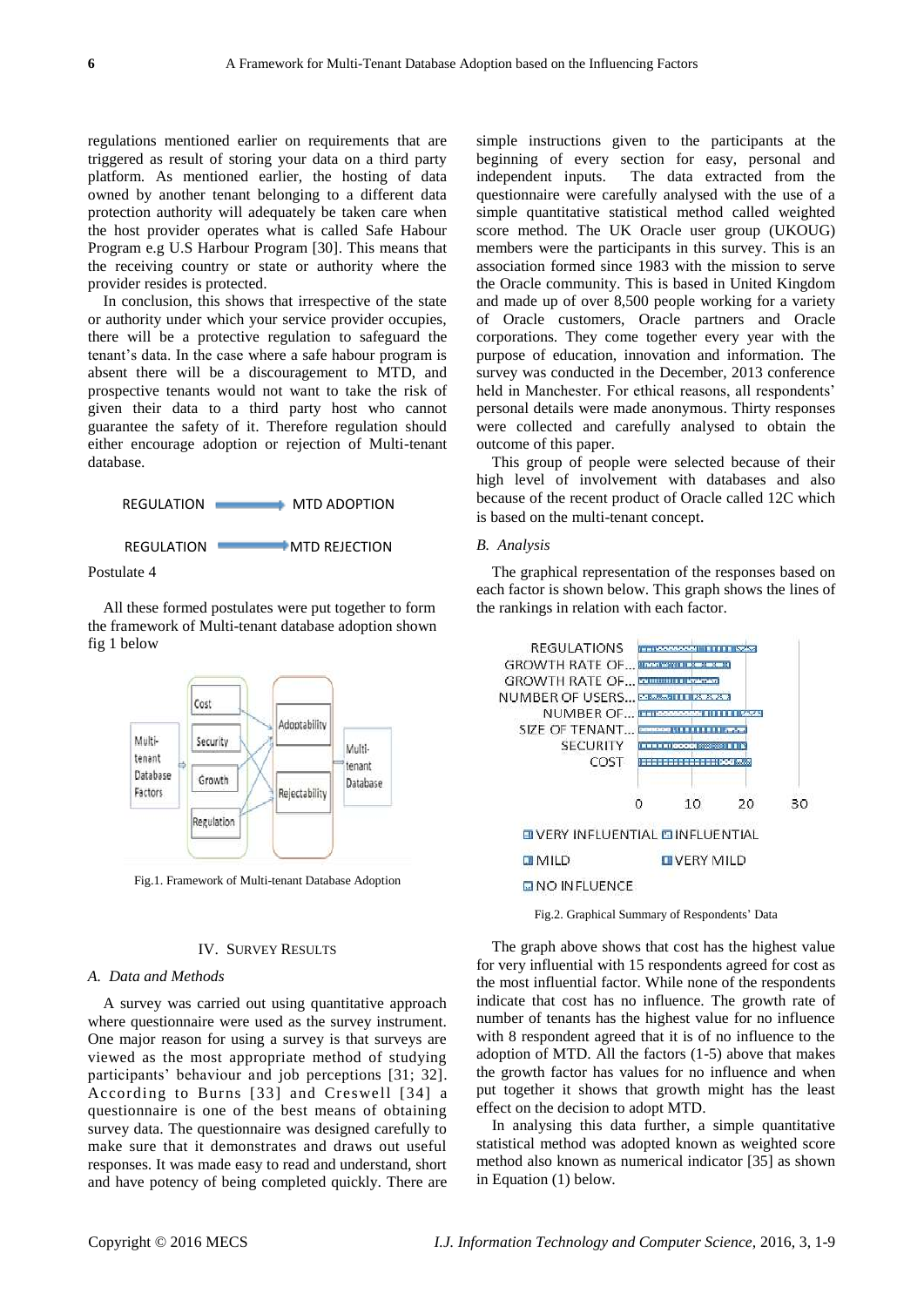$$
\frac{N_1 * R_1 + N_2 * R_2 + N_3 * R_3 + \dots + N_n * R_n}{N_1 + N_2 + N_3 + \dots + N_n}
$$
\n(1)

Where  $N =$  the frequency of each ranking.

 $R =$  the ranking value.

Very influential – 5, influential – 4, Mild – 3, very mild – 2, No influence 1

The above (1) is applied for Cost as shown below.  
\n
$$
\frac{(15*5) + (3*4) + (3*3) + (0*2) + (0*1)}{15 + 3 + 3 + 0 + 0} = 4.57
$$

The results from the method are represented in the table 1 below.

| Factor                           | <b>Result</b> |
|----------------------------------|---------------|
| Cost                             | 4.57          |
| Security                         | 3.6           |
| Size of Tenant Database          | 2.45          |
| Number of Tenants                | 3.04          |
| Number of Users per Tenant       | 2.05          |
| Growth rate of Number of Tenants | 2.13          |
| Growth rate of Tenant's Database | 2.24          |
| Regulations                      | 3.0           |

Table 1 - Table of Results

#### V. FINDINGS AND DISCUSSION

The respondents' data shows that some gave ranking to some of the factors while some factors were not ranked. This might be that some of these factors that were not ranked don't have impact or influence on the decision towards MTD. The result of the analysis shows that cost has the highest indicator value of 4.57 which means it has the greatest impact based on the perspective of the respondents. This means that cost should be first factor to be considered. This is the total cost of ownership which includes some other cost as explained above. Since every organisation is set up for business purpose that means that any form of saving cost and increasing revenue will inform the decision to be taking.

Security is another factor that has second indicator value of 3.6 and should be consider after cost has been taking into consideration. Data safety remains one major aspect any organisation would like to maintain. The risk of data being exposed to another party must be guided against in MTD so that prospective tenant will be confident with the service provided. There should be a good service level agreement to protect your data policies.

Regulations have a value of 3.0 which means that this is consider even before the growth factor. The regulations that govern the environment of your tenants as a service provider must be considered. Tenants should be conversant with the laws and regulations that protect your database before even considering the MTD service provider to engage. These regulations differs based on regions, continent, nations or state where tenants are

located.

Growth which includes the following factors; the size of tenant database, number of tenants, number of users per tenant, growth rate of number of tenants and growth rate of tenant's database has an average value of 2.38 shows that is the least factor that should be considered. This might suggest that it will have the least degree of impact on the decision about MTD.

## VI. CONCLUSION

This paper introduced a framework for the adoption of MTD where it has identified and structured all the factors showing the direction it will go putting these militating factors into consideration. Thus, out of these four factors, three encourages MTD adoption while one discourages it. One of these also shows a two-way direction. There appears to be a further study required in the aspect to ascertain this model.

This research has shown that MTD will enable service providers to transform fixed services to variable services of their technology footprint to enhance business agility, optimize their operations and lower their operational cost thus driving business. Also, the study has been able to identify the factors and proved that these identified factors have real impact on the adoption of MTD. The set of responses obtained from the survey's participants were able to prove the impact of these factors through their contribution in this research. The outcome however has not shown whether it is positive or negative impact this has not been proved.

Finally, the work has shown that MTD helps reduce the TCO involved in acquiring a dedicated database system. The growth of MTDs includes the number of tenants, the number of users per tenant, the size of each tenant's database, growth rate of tenants and the growth rate of tenant's database should all be a consideration in adopting MTD. Technical issues like data isolation, scalability, flexibility and customization are all incorporated in the security consideration. Finally, the regulations that govern all tenants in a MTD must be made harmonised for adherence to law.

## **REFERENCES**

- [1] Banville, R. and Holzel, R. (2012) Openedge multitenancy overview: Progress software [online]. Bedford: [Accessed 23 January 2013]. Available at < http://www.progress.com>
- [2] Walraven, S., Van Landuyt, D., Truyen, E., Handekyn, K. and Joosen, W. (2014) Efficient customization of multitenant Software-as-a-Service applications with service lines. Journal of Systems and Software [online] (0), Available at:<http://www.sciencedirect.com/science>
- [3] Al-Aqrabi, H., Liu, L., Hill, R. and Antonopoulos, N. (2015) Cloud BI: Future of business intelligence in the Cloud. Journal of Computer and System Sciences [online], 81(1), pp. 85-96 Available at:<http://www.sciencedirect.com/science>.
- [4] Schiller, O., Schiller, B., Brodt, A. and Mitschang, B. (2011) Native support of multi-tenancy in RDBMS for software as a service Proceedings of the 14th International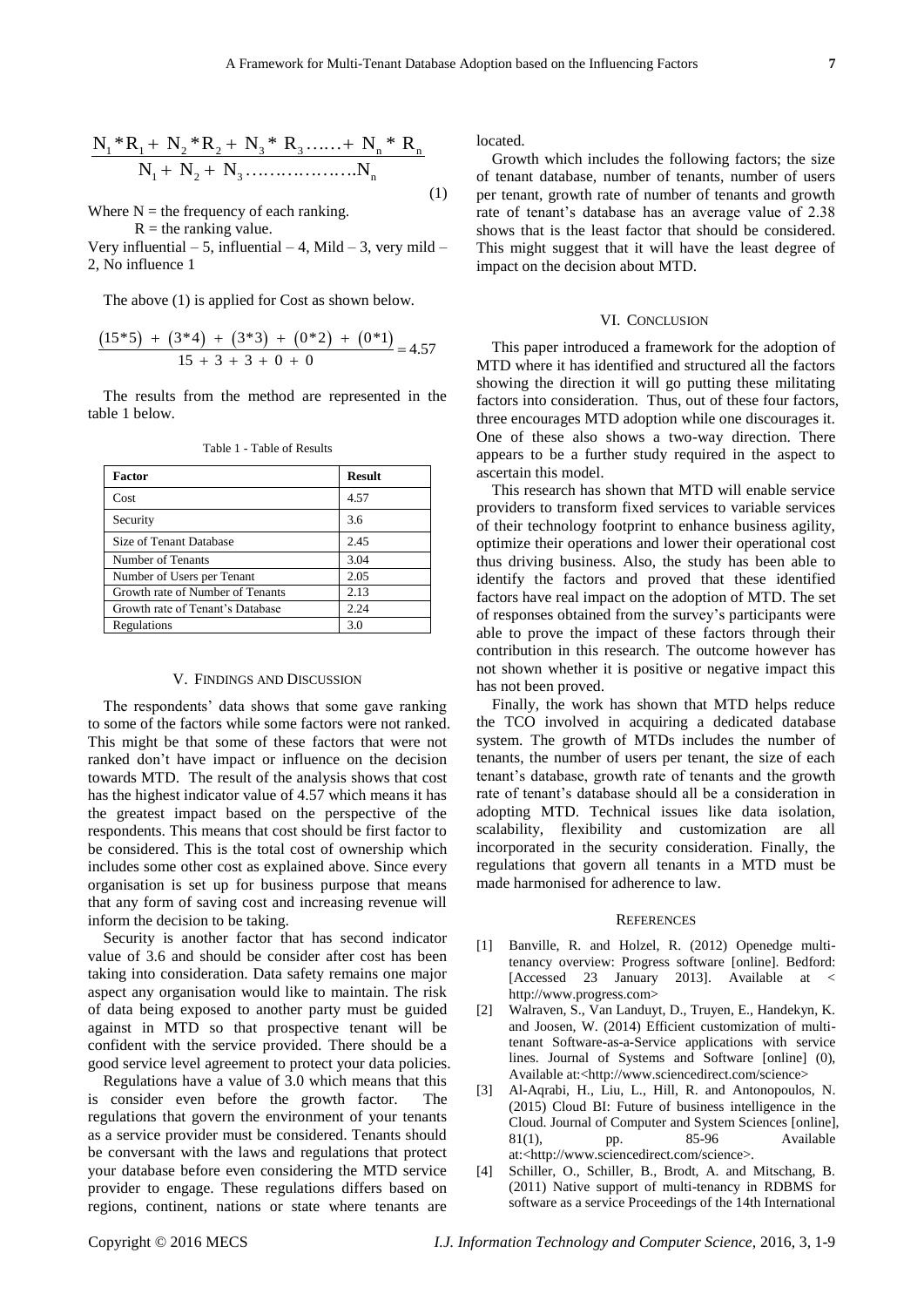Conference on Extending Database Technology. [online]. Uppsala, Sweden New York, NY, USA: ACM, pp.117- 128.

- [5] Bezemer, C., Zaidman, A., Platzbeecker, B., Hurkmans, T. and Hart, A. (2010) Enabling multi-tenancy: An industrial experience report Software Maintenance (ICSM), 2010 IEEE International Conference on. [online]. pp.1-8.
- [6] Gao, B., An, W., Sun, X., Wang, W., Fan, L., Guo, C et al. (2011) A Non-intrusive Multi-tenant Database Software for Large Scale SaaS Application e-Business Engineering (ICEBE), 2011 IEEE 8th International Conference on. [online]. pp.324-328.
- [7] Ni, J., Li, G., Zhang, J., Li, L. and Feng, J. (2012) Adapt: adaptive database schema design for multi-tenant applications Proceedings of the 21st ACM international conference on Information and knowledge management. [online]. Maui, Hawaii, USA New York, NY, USA: ACM, pp.2199-2203.
- [8] Ying, H., Wang, Q., Wang, Z., and Wang, N. (2011) DB2MMT: A Massive Multi-tenant Database Platform for Cloud Computing e-Business Engineering (ICEBE), 2011 IEEE 8th International Conference on. [online]. pp.335-340.
- [9] Elmore, A. J., Das, S., Agrawal, D. and Abbadi, A. (2011) Towards an elastic and autonomic multitenant database Proc. of NetDB Workshop. [online].
- [10] Keemti, P. (2010) Multi-tenant Database Architecture [online]. [Accessed 23 August 2013]. Available at <http://www.msdn.microsoft.com/eus/library/aa479086.as px#mlttntda\_topic1>
- [11] Khan, M.F. and Ullah, M.A. (2012) an Approach Towards Customized Multi-Tenancy. International Journal of Modern Education and Computer Science (IJMECS) [online], 4(9), pp. 39.
- [12] Matthew, O., Dudley, C. and Moreton, R. (2014) A Review Of Multi-Tenant Database And Factors That Influence Its Adoption. UKAIS 2014 Conference [online]. Oxford, UK.
- [13] Wang, Z., Guo, C., Gao, B., Sun, W., Zhang, Z and An, W. (2008) A Study and Performance Evaluation of the Multi-Tenant Data Tier Design Patterns for Service Oriented Computing e-Business Engineering, 2008. ICEBE '08. IEEE International Conference on. [online]. pp.94-101.
- [14] Jacobs, D. and Aulbach, S. (2007) Ruminations on multitenant databases. BTW Proceedings [online], 103pp. 514- 521.
- [15] Schaffner, J. (2013), Multi tenancy for cloud-based inmemory column databases: workload management and data placement, Springer, Wien
- [16] Hui, M., Jiang, D., Li, G. and Zhou, Y. (2009) Supporting Database Applications as a Service Data Engineering, 2009. ICDE '09. IEEE 25th International Conference on. [online]. pp.832-843
- [17] Aulbach, S., Jacobs, D., Kemper, A. and Seibold, M. (2009) A comparison of flexible schemas for software as a service Proceedings of the 2009 ACM SIGMOD International Conference on Management of data. [online]. Providence, Rhode Island, USA New York, NY, USA: ACM, pp.881-888.
- [18] Vashistha, A and Ahmed, P. (2012)"SaaS Multi-Tenancy Isolation Testing- Challenges and Issues", International Journal of Soft Computing and Engineering,[online] 2(5), pp. 49-50 pp. 49-50 Available at:http://wlv.summon.serialssolutions.com
- [19] Chong, R., Carraro, G., Wolter, R. (2006) Multi-tenant Data Architecture [online]. [Accessed 23 August 2013]. Available at :<http://www.msdn.microsoft.com/enus/library/aa479086.aspx#mlttntda\_topic3>
- [20] Narasayya,V. R., Das,S., Syamala,M., Chandramouli,B. and Chaudhuri,S. (2013) SQLVM: Performance Isolation in Multi-Tenant Relational Database-as-a-Service.CIDR. [online].
- [21] Yaish, H. and Goyal, M. (2013) A multi-tenant database architecture design for software applications Computational Science and Engineering (CSE), 2013 IEEE 16th International Conference on. [online]. IEEE, pp.933-940.
- [22] Pippal, S.K. and Kushwaha, D.S. (2013) A simple, adaptable and efficient heterogeneous multi-tenant database architecture for ad hoc cloud. Journal of Cloud Computing [online], 2(1), pp. 1-14.
- [23] Ni, J., Li, G., Wang, L., Feng, J., Zhang, J. and Li, L. (2014) Adaptive Database Schema Design for Multi-Tenant Data Management. [online].
- [24] Luo, Y., Zhou, S. and Guan, J. (2015) LAYER: A costefficient mechanism to support multi-tenant database as a service in cloud. Journal of Systems and Software [online], 101(0), pp. 86-96 Available at:<http://www.sciencedirect.com/science>.
- [25] Aulbach, S., Grust, T., Jacobs, D., Kemper, A. and Rittinger, J. (2008) Multi-tenant databases for software as a service: schema-mapping techniques Proceedings of the 2008 ACM SIGMOD international conference on Management of data. [online]. Vancouver, Canada New York, NY, USA: ACM, pp.1195-1206
- [26] Lang, W., Shankar, S., Patel, J. M. and Kalhan, A. (2012) Towards Multi-tenant Performance SLOs Data Engineering (ICDE), 2012 IEEE 28th International Conference on. [online]. pp.702-713.
- [27] Hacigümüs,H., Iyer,B. and Mehrotra,S. (2002) Providing database as a service Data Engineering, 2002. Proceedings. 18th International Conference on. [online]. IEEE, pp.29-38.
- [28] Weis, J. and Alves-Foss, J. (2011) Securing database as a service: Issues and compromises. IEEE Security & Privacy [online](6), pp. 49-55 .
- [29] Gey, F., Van Landuyt, D., Joosen, W. and Jonckers, V. (2015) Continuous evolution of multi-tenant SaaS applications: A customizable dynamic adaptation approach. status: accepted [online].
- [30] Sotto, L.J., Treacy, B.C. and McLellan, M.L. (2010) Privacy and Data Security Risks in Cloud Computing. World Communications Regulation Report [online], 5(2), pp. 38.
- [31] Mintzberg, H. (1973) The Nature of Managerial Work, Harper and Row, New York.
- [32] Rea L. M. and Parker, P. A. (1997). Designing and Conducting Survey Research, 2nd Ed., Jossey-Bass Publishers, San Francisco, USA.
- [33] Burns, R.B (2000) Introduction to research methods (4th Edition). SAGE Publications, London.
- [34] Creswell, J. (2003) Research Design: Qualitative, Quantitative, and Mixed Methods Approaches (2nd Ed), Sage, Thousand Oaks, CA.
- [35] Abeysekera, S. (2001) Analysis approaches in participatory work involving ranks or scores. DFID Theme Paper (revised).UK: Statistical Services Centre, University of Reading [online].